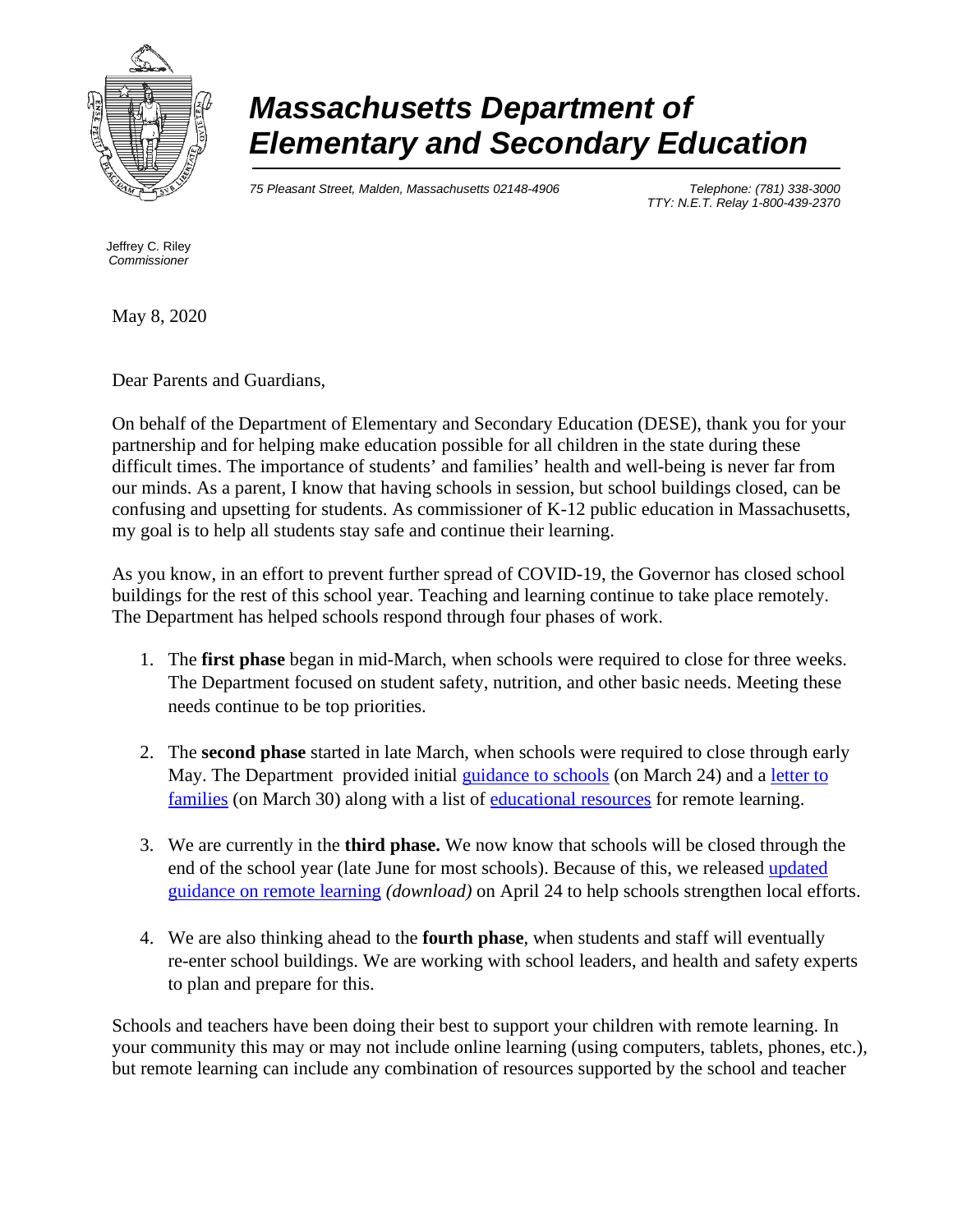to help your child make progress in their education while classes are unable to be together.

For more details about the updated remote learning guidance and other resources that may be helpful during school closures, please see the School Connectedness document that follows this letter. This letter will be posted on our Learning at Home web page, [and other i](http://www.doe.mass.edu/covid19/learn-at-home.html)nformation is also available there.

Thank you again for all you are doing to help your children learn, connect with their teachers, and continue important daily routines. If you have other questions for us not addressed here, you can email [COVID19K12ParentInfo@mass.gov](mailto:COVID19K12ParentInfo@mass.gov) or call (781) 338-3700.

Sincerely,

Jeffrey C. Riley Commissioner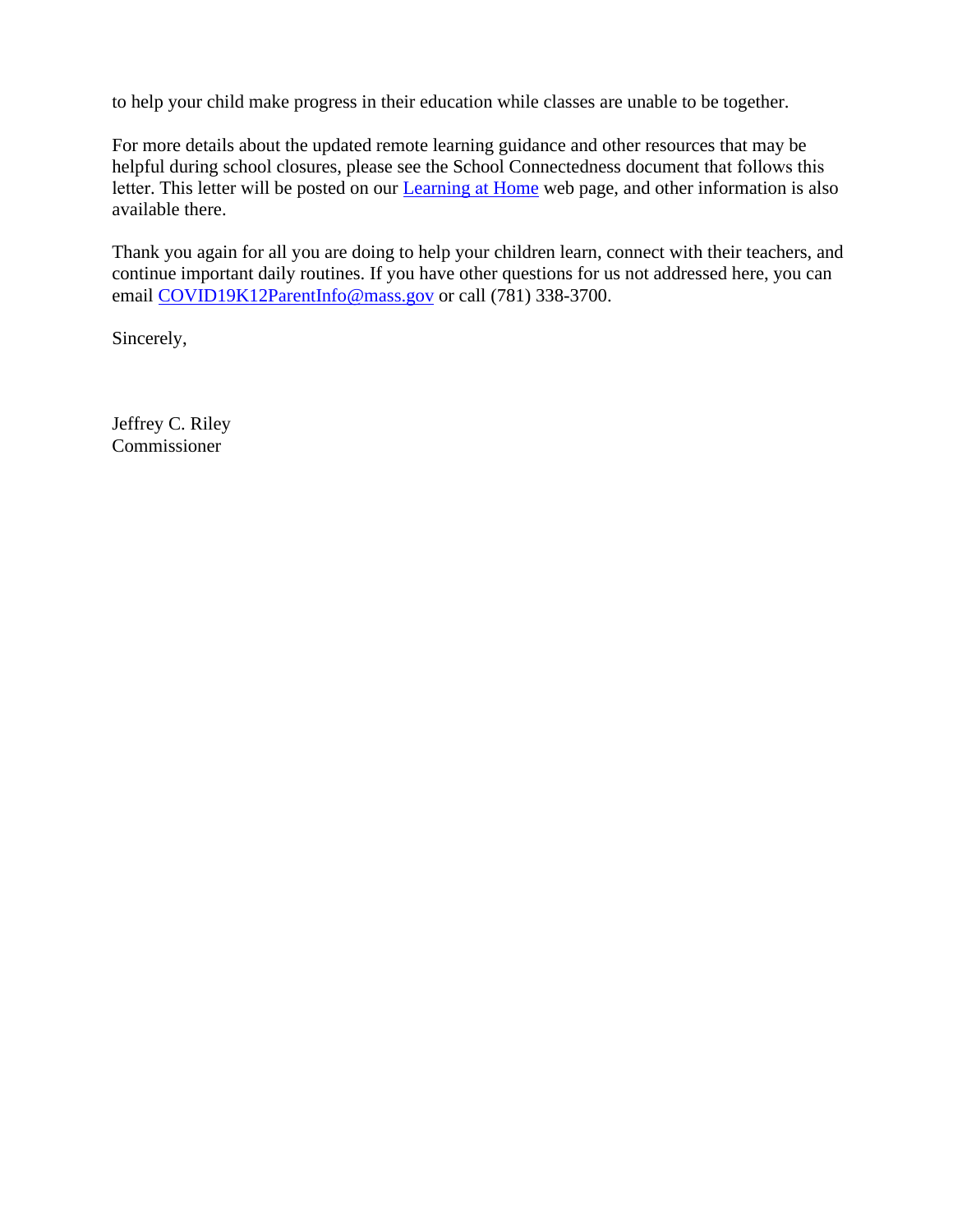

Information for Students' Families During the [COVID-19](http://www.doe.mass.edu/covid19/) School Closures

# Thank you for all you are doing to support your child's education during these challenging times!

# REMOTE [LEARNING](http://www.doe.mass.edu/covid19/learn-at-home.html)

## Preparing our students for the next grade level

- Schools are updating learning plans to include what is most helpful for students to learn so they can be best prepared for next year. You can find on the Department's website some of the most important things students need to know in [elementary,](http://www.doe.mass.edu/covid19/learn-at-home/elementary-prerequisite.docx) [middle, and high school.](http://www.doe.mass.edu/covid19/learn-at-home/secondary-prerequisite.docx)
- Schools are working with students and families to help ALL students engage in remote learning, with various ways of strengthening the learning experience.

## What happens during remote learning

- Connections between students and families, teachers, and other school staff.
- Learn what's most important to prepare for the next grade level.
- Practicing what students have learned.
- Movement, exercise, and play.
- Other activities like dance, media arts, music, theater, and visual arts.
- Examples of [remote learning options for](http://www.doe.mass.edu/covid19/ed-resources.html) [families](http://www.doe.mass.edu/covid19/ed-resources.html) can be found on the DESE website.

## Communication and interaction are important during this time of remote learning

- Many students and educators miss learning in person and being part of a community.
- Students, teachers, and other school staff can develop many ways to communicate with each other. This can support feeling connected, learning, health, and wellness.
- Schools and families are encouraged to support students' learning for approximately one-half the time of a regular school day. For many students this is about 2.5 to 3 hours.
- Some schools may have changed their grading system to try to be as fair as possible to students during the school closures. For example, schools may be

awarding class credit (instead of giving grades) for solid effort and giving "no credit" (instead of a failing grade) for no effort. Please ask your teachers if you're not sure what's required, how it will be graded, or what is needed to earn credit for the class.

- Please also ask your teachers or other school staff if you're not sure how to find information or get additional help.
- If your child is having difficulty, is anxious or scared, or if you have other concerns, please reach out to your teacher so that they can help connect you with other resources that the school can provide.

# Health, safety, and wellness are our top priorities

**If you have questions that are not addressed here:<mailto:covid19k12parentinfo@mass.gov> / (781) 338-3700**